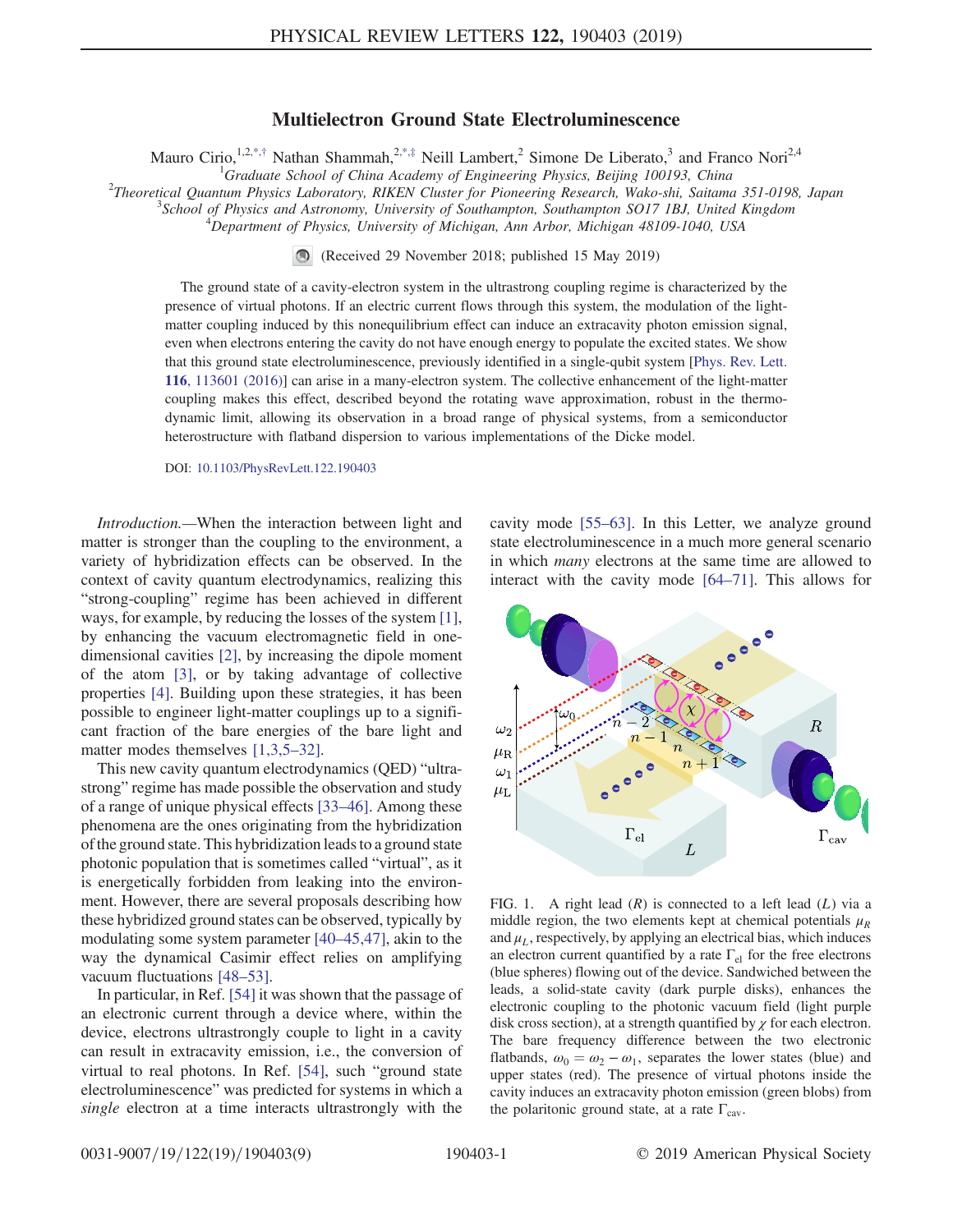stronger effective couplings through collective effects in a solid-state device [\[5,67,72](#page-4-5)–74], as sketched in Fig. [1](#page-0-0).

As we will show, one could expect the electroluminescence effect to be washed out in a system containing many electrons because, while the coupling is enhanced by collective effects, the conversion of virtual to real photons relies on a process where an electron leaving the system effectively changes the light-matter coupling. In this manyelectron system, such an effective modulation of the lightmatter coupling is suppressed with the number of electrons, so one might expect that this negates the enhanced collective coupling.

However, surprisingly, we find here that the combination of collective coupling and the multielectron nature of the current combine to make the ground state electroluminescence macroscopically robust even in the thermodynamic limit. The transport-induced luminescent effect can be estimated by an intuitive bosonic theory that goes beyond the rotating wave approximation (RWA) by including counterrotating terms perturbatively. In the Supplementary Material (SM) [\[75\]](#page-7-0), we test this model against a full bosonic model that includes non-RWA terms nonperturbatively, and a second-quantization fermionic theory, finding excellent agreement.

Light-matter system.—We consider a prototypical manybody fermionic system interacting with light in a solid-state quantum device. The model system can be generalized further due to the approximations that we will make, but, for definiteness, we begin by considering two electronic bands containing a maximum of  $2N<sub>T</sub>$  electrons which interact with a single electromagnetic mode confined in a cavity. We further neglect electron-electron interactions, band dispersion, and higher excitations. We thus consider a two flatband electronic model such that it can be described by the Hamiltonian ( $\hbar = 1$  hereafter)

<span id="page-1-0"></span>
$$
H = \omega_c a^{\dagger} a + \sum_{n} (\omega_1 c_{1,n}^{\dagger} c_{1,n} + \omega_2 c_{2,n}^{\dagger} c_{2,n}) + D(a + a^{\dagger})^2
$$
  
+  $\chi(a + a^{\dagger}) \sum_{n} (c_{2,n}^{\dagger} c_{1,n} + c_{1,n}^{\dagger} c_{2,n}),$  (1)

where  $c_{1,n}$  ( $c_{2,n}$ ) represents the annihilation operator for the nth ( $n = 1, ..., N<sub>T</sub>$ ) fermion in the first (second) state with energy  $\omega_1$  ( $\omega_2$ ). Note that in Eq. [\(1\)](#page-1-0) we are counting each fermion over the index  $n$ ; in several solid-state systems, this can be shown to be equivalent to a model for flatbands, as in intersubband transitions with finite real in-plane momentum [\[7,10,13\],](#page-4-6) in the limit of small photon momentum or strong magnetic confinement. In more general contexts, it may be required to include the photonic momentum, which can induce diagonal transitions [\[35,76](#page-5-2)–80]. The annihilation operator a is associated with a cavity mode of frequency  $\omega_c$ . The light-matter interaction has strength  $\chi$ , and the potential energy of the electromagnetic field is

proportional to the frequency  $D = N\chi^2/\omega_0$ , relative to the diamagnetic term [\[25,26,46\]](#page-5-3), where  $\omega_0 = \omega_2 - \omega_1$ .

To begin our analysis, we divide the Hilbert space in sectors closed under the Hamiltonian evolution. They are characterized by the set of sites occupied by a single electron  $\{N\}$ , the set of sites occupied by two electrons  $\{N_2\}$ , and the number of photons in the cavity.

<span id="page-1-1"></span>Within each of these sectors, the coherent dynamics can be described by

$$
H = \omega_c a^{\dagger} a + \omega_0 S^3 + \chi (a + a^{\dagger}) (S^- + S^+), \qquad (2)
$$

which takes the standard form of the Dicke Hamiltonian. The interaction of a cavity mode of frequency  $\omega_c$  with a matter excitation of frequency  $\omega_0$ , where  $\omega_0 = \omega_2 - \omega_1$ , is described beyond the RWA. Here we defined  $\sigma_n^- = c_{1,n}^{\dagger} c_{2,n}$ ,<br>S=  $\sigma_n^- =$  and S<sup>3</sup>  $\sigma_n^2/2$ , where  $\sigma_n^2$  is the *n* direction Dayli  $S_n^- = \sigma_n^-$ , and  $S_n^3 = \sigma_n^2/2$ , where  $\sigma_n^{\alpha}$  is the  $\alpha$ -direction Pauli<br>matrix operator. In Eq. (2), we performed a fermion-to-spin matrix operator. In Eq. [\(2\),](#page-1-1) we performed a fermion-to-spin transformation that, with respect to Eq. [\(1\)](#page-1-0), involves no approximations. The parameters have been renormalized following the Bogoliubov transformation needed to reabsorb the diamagnetic term proportional to  $D$  in Eq. [\(1\)](#page-1-0) (see Sec. II of the SM [\[75\]](#page-7-0)). For the sake of generality in Eq. [\(1\)](#page-1-0), we neglect the Coulomb interaction, which would depend on microscopic details. In the case of parallel subbands, a theoretical description of electron-electron interactions in the bosonic approximation, directly applicable to our approach [\[81,82\],](#page-7-1) can be completely captured by a renormalization of the system transition frequency, the so-called depolarization shift [\[83\]](#page-7-2), and by a more complex functional dependency between the electronic operators c and the collective excitation operators  $S^{\alpha}$ . While such more complex relations remain quadratic, and could thus be incorporated into our treatment, their deviations from Eq. [\(1\)](#page-1-0) scale with the ratio between the plasma frequency,  $\omega_p$ , and the bare excitation frequency,  $\omega_0$ . Equation [\(1\)](#page-1-0) thus remains quantitatively accurate while  $\omega_0 \gg \omega_p$ .

Environment.—We are interested in studying the effects of three environments on this model: a left  $(L)$  and right  $(R)$ electronic reservoir, which give rise to the electronic current, and the extracavity electromagnetic modes, into which the photons are emitted. The total environmentsystem interaction Hamiltonian is  $H^I = H_{el}^I + H_{cav}^I$  $\epsilon_{\rm el} + H_{\rm cav} =$  $H_L^1 + H_R^1 + H_{\text{cav}}^1$ . Our aim is to compute the transition rates among eigenstates of the system induced by the rates among eigenstates of the system induced by the interaction Hamiltonian,  $H<sup>I</sup>$ , representing the physical<br>interaction with the environmental degrees of freedom interaction with the environmental degrees of freedom. We can model the interaction with the electronic reservoirs as  $H_L^I = \lambda \sum_{n,\zeta} [(c_{1,n} + c_{2,n})c_{L;n,\zeta}^{\dagger} + \text{H.c.}],$  and identically for  $H_R^1$  (change  $L \to R$ ), thus assuming that the energy<br>scale  $\lambda$  is equal for the two fermionic reservoirs. The scale,  $\lambda$ , is equal for the two fermionic reservoirs. The operators  $c_{L(R);n,\zeta}$  label the annihilation operators for a fermion associated with a degree of freedom  $n$  and  $\zeta$  in the left (right) reservoir.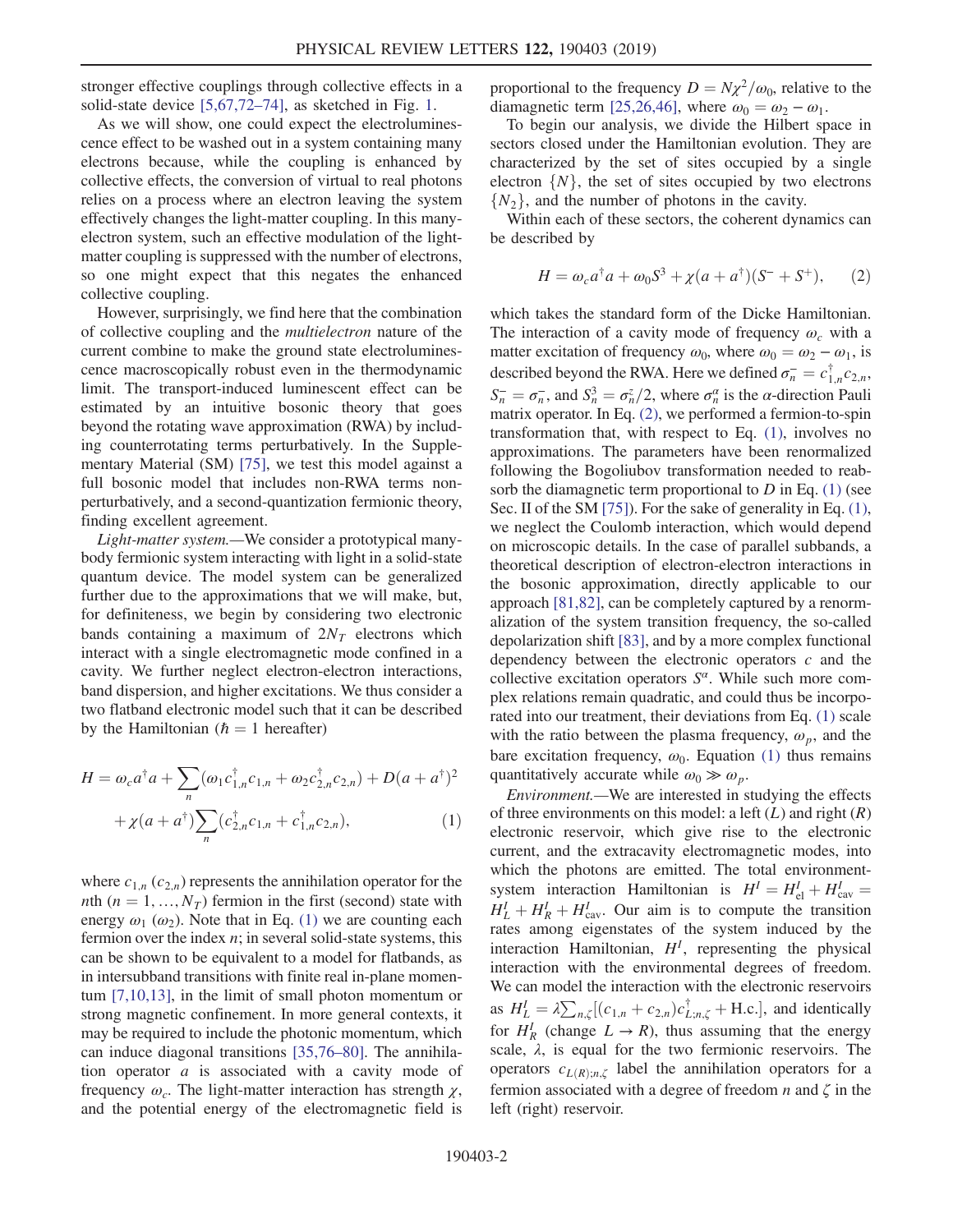Since we are interested in strong-coupling effects between light and matter only within the system, we treat all three environments perturbatively. They induce transitions only between eigenstates of the system, as given by Fermi's "golden rule." The total electron-transport rates can be calculated by summing over single electron scattering processes,  $\Gamma_{el}^{\alpha \rightarrow \beta} = \sum_{n} \Gamma_{el,n}^{\alpha \rightarrow \beta}$  (see Sec. I of the SM [\[75\]](#page-7-0) for details), where

<span id="page-2-0"></span>
$$
\Gamma_{\text{el},n}^{\alpha \to \beta} \propto \Gamma_{\text{el}} |M_{\alpha\beta}^n|^2 = \Gamma_{\text{el}} |\langle \beta | (c_{1,n} + c_{2,n}) | \alpha \rangle|^2, \quad (3)
$$

where  $\alpha$  and  $\beta$  are the initial and final states for the system,  $\Gamma_{el}$ is the electron tunneling rate, and  $M_{\alpha\beta}^n$  provides the *electron-*<br>authority transition matrix element for the *n*<sup>th</sup> electron-site current transition matrix element for the nth electron site.

To calculate the ground state electroluminescence rate, we consider that, when N electrons are in the device and the device is in the hybridized light-matter ground state,  $|\alpha\rangle=|G_N\rangle$ , an electron within the device can leave, reducing the electron number to  $(N - 1)$ . When an electron leaves, it can, due to the ground state light-matter hybridization, result in a transition to an excited state of the hybridized system with  $(N - 1)$  electrons,  $|\beta\rangle = |E_{N-1}\rangle$ , which contains a nonzero photonic population. We assume that the cavity loss rate  $\Gamma_{\text{cav}}$  is much faster than the electronic rates  $\Gamma_{el}$ , such that this excited state immediately decays and emits an extracavity photon, decaying to the  $(N-1)$  ground state,  $|G_{N-1}\rangle$ ; this emission, arising only because the ground state itself contains photons, is the electroluminescence we want to produce. In addition, by imposing a chemical potential across the system which forbids electrons from entering directly into excited states of the coupled system,  $\mu_L < \mu_R < \omega_2$ , one can suppress "regular" electroluminescence and ensure that the observed photon emission arises only from the ground state.

Under the above assumptions ( $\Gamma_{\text{cav}} \gg \Gamma_{\text{el}}$  and energetically forbidden regular electroluminescence), the overall rate of ground state–sourced photonic emission depends upon the electron-current transition matrix elements,  $M_{\alpha\beta}^n$ <br>of Eq. (2). This reduces to the problem of calculating the of Eq. [\(3\).](#page-2-0) This reduces to the problem of calculating the properties of the *ground state*,  $|G_N\rangle$ , and the various possible excited states,  $|E_{N-1}\rangle$ , that contribute to these transitions, and the overlap with the operators which destroy electrons. In the SM [\[75\]](#page-7-0), we present a fully fermionic calculation of such rates, but it is much more instructive to first consider a simpler bosonic approximation which captures the essential physics.

<span id="page-2-1"></span>Bosonic approximation.—To proceed further, we assume that thermalization effects are such that we can neglect double-occupied electron sites,  $N_2 \simeq 0$ , and consider the following approximate Holstein-Primakoff transformation  $S_+ = \sqrt{N}b^{\dagger} + O(|b^{\dagger}b/\sqrt{N}|)$ , and  $S_z = b^{\dagger}b - j_N$  in terms of an effective bosonic mode b. In a dilute regime in which of an effective bosonic mode b. In a dilute regime in which<br>the number of electronic excitations is much smaller than the number of electronic excitations is much smaller than the total number of electrons, we can neglect terms of order  $|b^{\dagger}b/\sqrt{N}|$  and rewrite Eq. [\(2\)](#page-1-1) as

$$
H \simeq \omega_c a^{\dagger} a + \omega_0 b^{\dagger} b + g_N (a b^{\dagger} + a^{\dagger} b) + g_N (a b + a^{\dagger} b^{\dagger})
$$
  
=  $H_{\rm JC} + g_N (a b + a^{\dagger} b^{\dagger}) = H_{\rm JC} + V,$  (4)

up to C numbers and terms of order  $1/\sqrt{N}$ , and where  $a = \sqrt{N}$  is the hosonic light metter counting. While the  $g_N = \sqrt{N}\chi$  is the *bosonic* light-matter coupling. While the<br>full bosonic Hamiltonian of Eq. (4) can be diagonalized full bosonic Hamiltonian of Eq. [\(4\)](#page-2-1) can be diagonalized analytically (see Secs. II and III of the SM [\[75\]\)](#page-7-0) to most clearly highlight the main idea behind the processes studied here, we will consider the counterrotating term  $V$  as a perturbation of the Jaynes-Cummings (JC) term,  $H_{\text{JC}}$ , and rewrite Eq. [\(4\)](#page-2-1) as  $H \simeq \omega^- p^{\dagger}_+ p^- + \omega^+ p^{\dagger}_+ p_+ + V$ , where  $p_{\pm}^{\dagger} = \alpha_{a}^{\pm} a^{\dagger} + \alpha_{b}^{\pm} b^{\dagger}$  are the polaritonic excitations of the JC<br>part of the original Hamiltonian, and where the explicit part of the original Hamiltonian, and where the explicit expression for the polariton energies  $\omega^{\pm}$  and the dimensionless coefficients  $\alpha_a^{\pm}$  and  $\alpha_b^{\pm}$  are given in Sec. III of the SM 1751. First order perturbation theory in V gives the SM [\[75\]](#page-7-0). First-order perturbation theory in V gives the following expression for the ground state and singlepolariton states for the non-RWA system,

<span id="page-2-2"></span>
$$
|G_N\rangle = |G_N^{(0)}\rangle - \beta_{++}| + \langle G_N^{(0)}\rangle - \beta_{+-}| + \langle G_N^{(0)}\rangle - \beta_{--}| - \langle G_N^{(0)}\rangle,
$$
  

$$
|\pm_N\rangle = |\pm_N^{(0)}\rangle + \cdots,
$$
 (5)

where we introduced the perturbative coefficients  $\beta_{\pm\pm}$  =  $-\sqrt{2}g_N(\alpha_a^{\pm}\alpha_b^{\mp})/(2\omega^{\pm})$  and  $\beta_{+-} = g_N(\alpha_a^{\pm}\alpha_b^- + \alpha_a^{\pm}\alpha_b^{\pm})$  $(\omega^+ + \omega^-)$ , which are explicitly derived in Sec. III of<br>the SM [75] For the sake of clarity we omitted higherthe SM [\[75\]](#page-7-0). For the sake of clarity, we omitted higherorder terms in the expansion, which will not contribute to our results [indicated by the suspended dots in Eq. [\(5\)](#page-2-2)]. Note that the ground state is a superposition of the Fermi sea for the system with  $N$  electrons in the first band and no cavity photons,  $|G_N^{(0)}\rangle = \bigotimes_{n\in\mathbb{N}} c_{1,n}^{\dagger} |0_{el}\rangle |0_{ph}\rangle$ , where  $|0_{el}\rangle$ and  $|0_{\text{ph}}\rangle$  represent the electronic and photonic vacuum states, respectively, and N is the set of occupied sites of cardinality N. The double-polariton states of the unperturbed basis, similar to all of the other excited states, can be defined by multiple applications of the JC polaritons, e.g.,  $\ket{\pm_N^{(0)}} = p^{\dagger}_{\pm} |G_N^{(0)}\rangle$  for the single-polariton states, and  $|\pm\pm_{N}^{(0)}\rangle = (p_{\pm}^{\dagger})^2 |G_{N}^{(0)}\rangle / \sqrt{2}$  and  $|+-_{N}^{(0)}\rangle = p_{+}^{\dagger} p_{-}^{\dagger} |G_{N}^{(0)}\rangle$  for the double-polariton states.

Ground state electroluminescence.—We assume that the system is initially in its ground state and, by emission of an electron, can transition to an excited state, which then decays by emitting photons, the process which constitutes ground state electroluminescence.

Setting  $\mu_L < \mu_R < \omega_2$ , we obtain that  $\Gamma_{el}^{G \to B} = \Gamma_{el} \delta_{G,B}$ ,<br>nere G labels the ground state and B labels any state where  $G$  labels the ground state and  $B$  labels any state (see Sec. I of the SM [\[75\]](#page-7-0) for details). This condition ensures that the regular direct electroluminescence is energetically forbidden and allows for the undiluted ground state process to occur. The ground state polariton creation leading to photon emission can be estimated as  $\Gamma_{\text{GSE}} = \sum_{k=1}^{n} \Gamma_{\text{GSE}}^k$  $\sum_{E=\{\pm,\pm\pm,\pm\mp,...\}}\Gamma_{\text{el}}^{G\to E}.$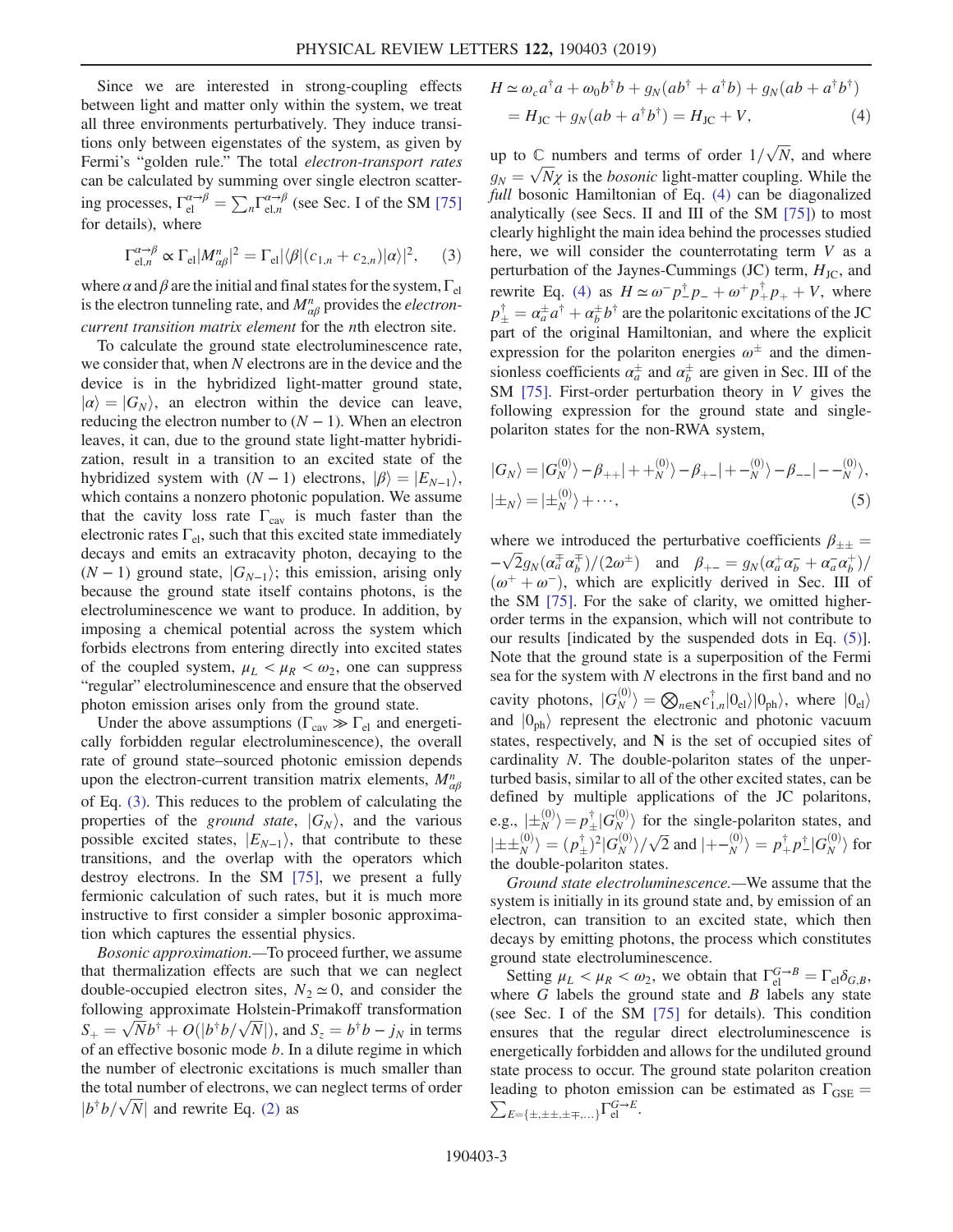<span id="page-3-0"></span>

FIG. 2. (a),(c) Polariton emission rates  $\Gamma_{em}^{B'}$  and fluxes  $\omega^{B'} \Gamma_{em}^{B'}$ , in units of the total electron-transport rate  $\Gamma_{el}$  for the upper polariton ( $B' = +$ , blue curves) and lower polariton ( $B' = -$ , green curves), and sum of the two signals (black curves) versus the normalized detuning for  $g_N/\omega_0 = 0.05$ . (b),(d) Total photon emission rates, from Eq. [\(6\)](#page-3-1), and fluxes. Solid curves correspond to the bosonic RWA quantities, dashed curves to the full bosonic model developed in the SM [\[75\].](#page-7-0)

We begin by calculating the transition from the ground state,  $|G_N\rangle$ , to the single-polariton states,  $|\pm_{N-1}\rangle$ . From Eq. [\(3\)](#page-2-0), we have  $M_{G\pm}^n = \langle \pm_{N-1} | (c_{1,n} + c_{2,n}) | G_N \rangle$ , where the state  $|\pm_{N-1}\rangle$  is the state with  $(N-1)$  electrons due to the tunneling of the nth electron. Here we use the perturbative expressions to expand the non-RWA contribution in these states, given in Eq. [\(5\)](#page-2-2). To proceed further, one needs to calculate expectation values of fermionic operators onto light-matter many-body states intrinsically expressed in terms of polariton operators. This task can be crucially simplified by using Eqs. [\(1\)](#page-1-0) and [\(2\)](#page-1-1) and the Holstein-Primakoff mapping to rewrite  $\sqrt{N}b = S_{-}$ Holstein-Primakoff mapping to rewrite  $\sqrt{N}b = S_- = \sum_n c_{1,n}^{\dagger} c_{2,n}$ , which, using the definition of the polariton modes, immediately gives  $[p^{\dagger}_{+}, c_{1,n} + c_{2,n}] = \alpha^{\dagger}_{b} [b^{\dagger},c_{1,n} + c_{2,n}]$  $c_{1,n} + c_{2,n} = -(1/\sqrt{N})\alpha_{\overline{p}}^{\pm} c_{1,n}$ , which holds up to order  $1/\sqrt{N}$  and holds linearly in any of the perturbative<br>parameters (see Sec. III of the SM [75] for details). We parameters (see Sec. III of the SM [\[75\]](#page-7-0) for details). We then obtain an explicit expression for the matrix elements contained in Eq. [\(3\)](#page-2-0),  $M_{G\pm}^n = (\sqrt{2}\beta_{\pm\pm}\alpha_b^{\pm} + \beta_{+-}\alpha_b^{\mp})/\sqrt{N}$ , which, together with the initial working condition  $\Gamma_{\rm cav} \gg \Gamma_{\rm el}$ , allows us to estimate the photon emission rate from the ground state to the single-polariton states,  $\Gamma_{em}^{\pm}$ , as  $\Gamma_{\text{em}}^{\pm} \simeq \Gamma_{\text{el}}^{G \to \pm} \propto \sum_{n} |M_{G \pm}^{n}|^2 = |\sqrt{2} \beta_{\pm \pm} \alpha_b^{\pm} + \beta_{+-} \alpha_b^{\mp}|^2$ , that is,  $\Gamma_{\text{em}}^{\pm} = O(\eta^2) = O(N\chi^2/\omega_0^2)$ , where  $\eta = g_N/\omega_0$ .<br>The contributions to Eggs from the bigher-excited

The contributions to  $\Gamma_{\text{GSE}}$  from the higher-excited states (which are double-polariton states,  $|G_N\rangle \rightarrow |\pm \pm_{N-1}\rangle$  and  $|G_N\rangle \rightarrow |+ -_{N-1}\rangle$ , are of  $O(\eta^2/N)$ , as detailed in Sec. III of the SM [\[75\]](#page-7-0). Thus the dominant contribution to the ground state electroluminescence (GSE) involves the singlepolariton transitions, giving the total GSE rate  $\Gamma_{\text{GSE}} \simeq$  $\Gamma_{em}^{+} + \Gamma_{em}^{-} = O(\eta^2).$ <br>Remarkably this

Remarkably, this emission is of the same order of magnitude of the one predicted in systems containing a single electron [\[54\]](#page-6-1) (but following the enhanced collective coupling rate,  $\eta^2 = N\chi^2/\omega_0^2$ ). In the single electron case<br>[54] the light-matter coupling was strongly modulated as [\[54\]](#page-6-1), the light-matter coupling was strongly modulated, as the single electron coupling was assumed to be ultrastrong, and the effective modulation of the coupling due to the emission of the electron was large. Here instead, the tunneling of a single electron (among  $N$  total) only minimally modulates the light-matter coupling, yet a *collective* enhancement occurs, to ensure the same  $\eta^2$ scaling. This can be interpreted as a superradiant enhancement with respect to the single-particle light-matter coupling of the fermionic system,  $\chi$ , and the overall large electron current.

In Fig. [2\(a\),](#page-3-0) we plot the GSE rates for the upper (blue curves) and lower (green curves) polariton channels versus the frequency detuning, as well as the total rate (black curves), calculating them using the JC polaritons (solid curves) and comparing them to the full bosonic model that retains the counterrotating terms (see the SM [\[75\]\)](#page-7-0). There is a clear inversion of the contribution to polariton creation versus detuning. In Fig. [2\(c\),](#page-3-0) we plot the energy flux of such an emission for  $g_N = 0.05\omega_0$ , which shows a peak at zero detuning and shows that for  $\omega_c \ll \omega_0$  the extracted energy that is associated with the emission is limited, and that there is little dependency on the detuning, both results that are in accordance with recent predictions for dissipative systems  $[84]$ . The plots of Figs. [2\(a\)](#page-3-0) and [2\(c\)](#page-3-0) give indications for experiments based on electric current measurement.

In a photodetection spectroscopic experiment, the extracavity photonic emission is the product of two processes: First, there is the polariton scattering due to the extraction of an electron, calculated in  $\Gamma_{\text{GSE}}$  and which we have shown to be dependent on the  $|G_N\rangle \rightarrow |\pm_{N-1}\rangle$  channel. Then there is a second relaxation process that involves the emission of a photon,  $|\pm_{N-1}\rangle \rightarrow |G_{N-1}\rangle$ , occurring with probability  $|\alpha_{ph}^{\pm}|^2$ , proportional to the Hopfield coefficients associated<br>with light (see the SM 1751 for datails). Thus the multi- $\mu_{ph}$ ; proportional to the Hopheid coefficients associated<br>with light (see the SM [\[75\]](#page-7-0) for details). Thus the multielectron GSE scattering first creates real polaritons in the cavity, which will then escape by emitting photons at their own eigenfrequencies. The spectrum of the system is thus made of two Lorentzian peaks at the polariton frequencies  $ω^-$  and  $ω^+$ . The effective total photon emission rate,  $\Gamma_{\text{tot}} = \Gamma_{\text{tot}}^+ + \Gamma_{\text{tot}}^-$ , needs to take into account also the efficiency of this conversion which is determined by the efficiency of this conversion, which is determined by the cavity characteristic rate,  $\Gamma_{\text{cav}}$ , and by the rate of conversion of the bright polaritons into dark polaritons,  $\Gamma_{\text{dark}}^{\pm}$ . For a leaky cavity,  $\Gamma_{\text{cav}} \gg \Gamma_{\text{dark}}^{\pm}$ , we have

<span id="page-3-1"></span>
$$
\Gamma_{\text{tot}}^{\pm} = |\alpha_{\text{ph}}^{\pm}|^2 \frac{\Gamma_{\text{em}}^{\pm} \Gamma_{\text{cav}}}{\Gamma_{\text{dark}}^{\pm} + \Gamma_{\text{cav}}} \simeq |\alpha_{\text{ph}}^{\pm}|^2 \Gamma_{\text{em}}^{\pm}.
$$
 (6)

In Figs.  $2(b)$  and  $2(d)$ , we plot such total photon emission rates and fluxes, which show that the decrease in photon collection is very modest, with respect to the electric signal measurement [Figs.  $2(a)$  and  $2(c)$ ], by which they are normalized. In Fig. [3](#page-4-7), we show the polariton emission rate and flux versus cavity-matter frequency detuning and of the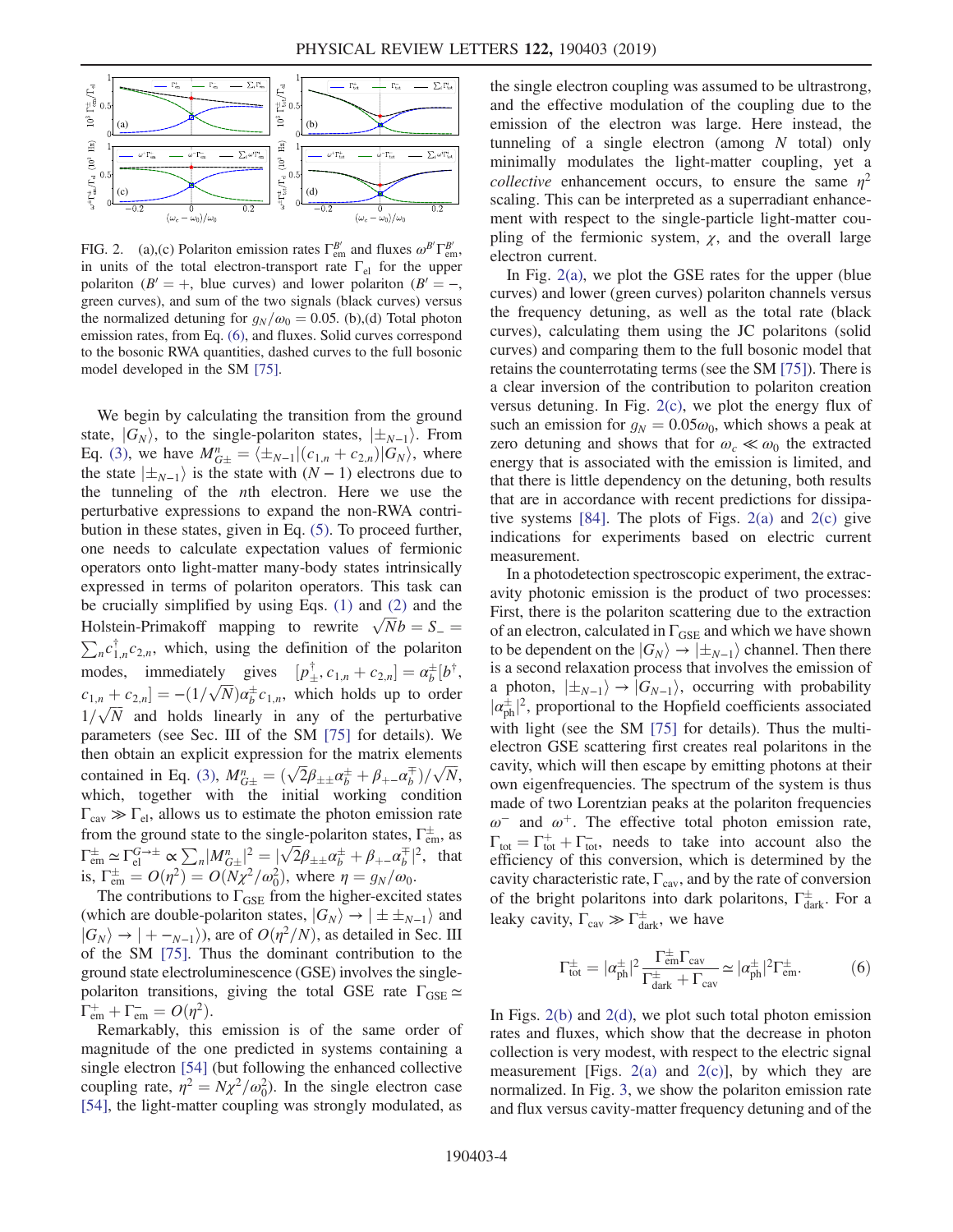<span id="page-4-7"></span>

FIG. 3. (a) Polariton emission rate  $\Gamma_{em} = \Gamma_{em}^+ + \Gamma_{em}^+$  and  $\Gamma_{em}$  and  $\Gamma_{em}$  and  $\Gamma_{em}$ (b) flux as a function of the frequency detuning and coupling strength, setting  $\chi = 3 \times 10^{-3} \omega_0$  fixed and varying N, and thus  $g_N = \sqrt{N}\chi$ . The vertical solid black lines correspond to the cut<br>shown in Fig. 2. The resonance condition is marked by dashed shown in Fig. [2](#page-3-0). The resonance condition is marked by dashed horizontal lines (and vertical lines in Fig. [2\)](#page-3-0).

coupling, keeping fixed the single-particle coupling constant,  $\chi$ , which characterizes solid-state structures with flatbands, so that we can span a wide range of effective light-matter coupling values up to  $g_N = 0.1\omega_0$ . Since  $g_N = \sqrt{N}\chi$ , moving rightward in the parameter space<br>can be achieved simply by increasing the number of can be achieved simply by increasing the number of emitters in the system without requiring the light-matter coupling of the microscopic model to be ultrastrong. The contour plot relative to the emission rate  $(\Gamma_{em}^{\pm})$  [Fig. [3\(a\)\]](#page-4-7) shows an asymmetry in the detuning, favoring, at fixed  $g_N$ , the lower polariton emission. The flux  $(\omega^{\pm} \Gamma_{em}^{\pm})$  [Fig. [3\(b\)\]](#page-4-7) shows that the small emission frequency of the lower polariton curbs down the asymmetry, which is consistent with previous predictions [\[84\]](#page-7-3).

Realizations.—The interplay of collective photonic effects in the presence of local dissipation and transport has recently been studied in several many-body fermionic systems [\[73,85](#page-7-4)–93]. Doped semiconductor quantum wells offer a many-body platform in which transport and ground state properties of cavity QED can be investigated [\[4,10,13,35,71,76,78,94](#page-4-4)–99].

Intersubband transitions in the conduction band of these systems (the first devices to reach the ultrastrong coupling regime [\[97\]](#page-7-5)) allow us to dynamically control the electron density with external fields [4,94–[96,98,100](#page-4-4)–104]. Thus multielectron GSE would be an effect relatively easy to explore in experiments compared to other features arising from vacuum fluctuations, such as the nonadiabatic modulation of the coupling strength.

Other candidate systems are superconducting circuits [\[105](#page-7-6)–114] and hybrid solid-state architectures [\[14,](#page-5-4) 55–[57,115](#page-5-4)–126], especially quantum-dot based systems [55–58,60–[63,127](#page-6-2)–136].

Conclusions.—In conclusion, we have described a novel mechanism for light emission controlled by an electric current, occurring from the ground state of a many-body dissipative light-matter system in the regime of ultrastrong light-matter coupling.

M. C. acknowledges support from NSAF Grant No. U1730449. N. L. and F. N. acknowledge support from the RIKEN-AIST Challenge Research Fund, and the John Templeton Foundation. S. D. L. acknowledges support from a Royal Society research fellowship and the Philip Leverhulme prize of the Leverhulme Trust. N. L. acknowledges partial support from Japan Science and Technology Agency (JST) (JST PRESTO Grant No. JPMJPR18GC). F. N. is partly supported by the MURI Center for Dynamic Magneto-Optics via the Air Force Office of Scientific Research (AFOSR) (Grant No. FA9550-14-1-0040), Army Research Office (ARO) (Grant No. W911NF-18- 1-0358), Asian Office of Aerospace Research and Development (AOARD) (Grant No. FA2386-18-1-4045), Japan Science and Technology Agency (JST) (the Q-LEAP program, the ImPACT program, and CREST Grant No. JPMJCR1676), Japan Society for the Promotion of Science (JSPS) (JSPS-RFBR Grant No. 17-52-50023, JSPS-FWO Grant No. VS.059.18N).

<span id="page-4-0"></span>[\\*](#page-0-1) These two authors contributed equally to this work. † cirio.mauro@gmail.com

<span id="page-4-1"></span>‡ nathan.shammah@gmail.com

- <span id="page-4-2"></span>[1] J. M. Raimond, M. Brune, and S. Haroche, Manipulating quantum entanglement with atoms and photons in a cavity, [Rev. Mod. Phys.](https://doi.org/10.1103/RevModPhys.73.565) 73, 565 (2001).
- <span id="page-4-3"></span>[2] S. Haroche and J. M. Raimond, Exploring the Quantum (Oxford University Press, Oxford, 2006).
- [3] T. Niemczyk, F. Deppe, H. Huebl, E. P. Menzel, F. Hocke, M. J. Schwarz, J. J. Garcia-Ripoll, D. Zueco, T. Hümmer, E. Solano, A. Marx, and R. Gross, Circuit quantum electrodynamics in the ultrastrong-coupling regime, [Nat.](https://doi.org/10.1038/nphys1730) Phys. 6[, 772 \(2010\).](https://doi.org/10.1038/nphys1730)
- <span id="page-4-5"></span><span id="page-4-4"></span>[4] M. Geiser, G. Scalari, F. Castellano, M. Beck, and J. Faist, Room temperature terahertz polariton emitter, [Appl. Phys.](https://doi.org/10.1063/1.4757611) Lett. 101[, 141118 \(2012\)](https://doi.org/10.1063/1.4757611).
- [5] D. Ballarini and S. De Liberato, Polaritonics: From microcavities to sub-wavelength confinement, [Nanophotonics](https://doi.org/10.1515/nanoph-2018-0188) 8, [641 \(2019\)](https://doi.org/10.1515/nanoph-2018-0188).
- <span id="page-4-6"></span>[6] C. Ciuti, G. Bastard, and I. Carusotto, Quantum vacuum properties of the intersubband cavity polariton field, [Phys.](https://doi.org/10.1103/PhysRevB.72.115303) Rev. B 72[, 115303 \(2005\).](https://doi.org/10.1103/PhysRevB.72.115303)
- [7] A. A. Anappara, S. De Liberato, A. Tredicucci, C. Ciuti, G. Biasiol, L. Sorba, and F. Beltram, Signatures of the ultrastrong light-matter coupling regime, [Phys. Rev. B](https://doi.org/10.1103/PhysRevB.79.201303) 79[, 201303\(R\) \(2009\)](https://doi.org/10.1103/PhysRevB.79.201303).
- [8] T. Schwartz, J. A. Hutchison, C. Genet, and T. W. Ebbesen, Reversible Switching of Ultrastrong Light-Molecule Coupling, Phys. Rev. Lett. 106[, 196405 \(2011\).](https://doi.org/10.1103/PhysRevLett.106.196405)
- [9] V. M. Muravev, I. V. Andreev, I. V. Kukushkin, S. Schmult, and W. Dietsche, Observation of hybrid plasmon-photon modes in microwave transmission of coplanar microresonators, Phys. Rev. B 83[, 075309 \(2011\)](https://doi.org/10.1103/PhysRevB.83.075309).
- [10] G. Scalari, C. Maissen, D. Turčinková, D. Hagenmüller, S. De Liberato, C. Ciuti, C. Reichl, D. Schuh, W. Wegscheider, M. Beck, and J. Faist, Ultrastrong coupling of the cyclotron transition of a 2D electron gas to a THz metamaterial, Science 335[, 1323 \(2012\)](https://doi.org/10.1126/science.1216022).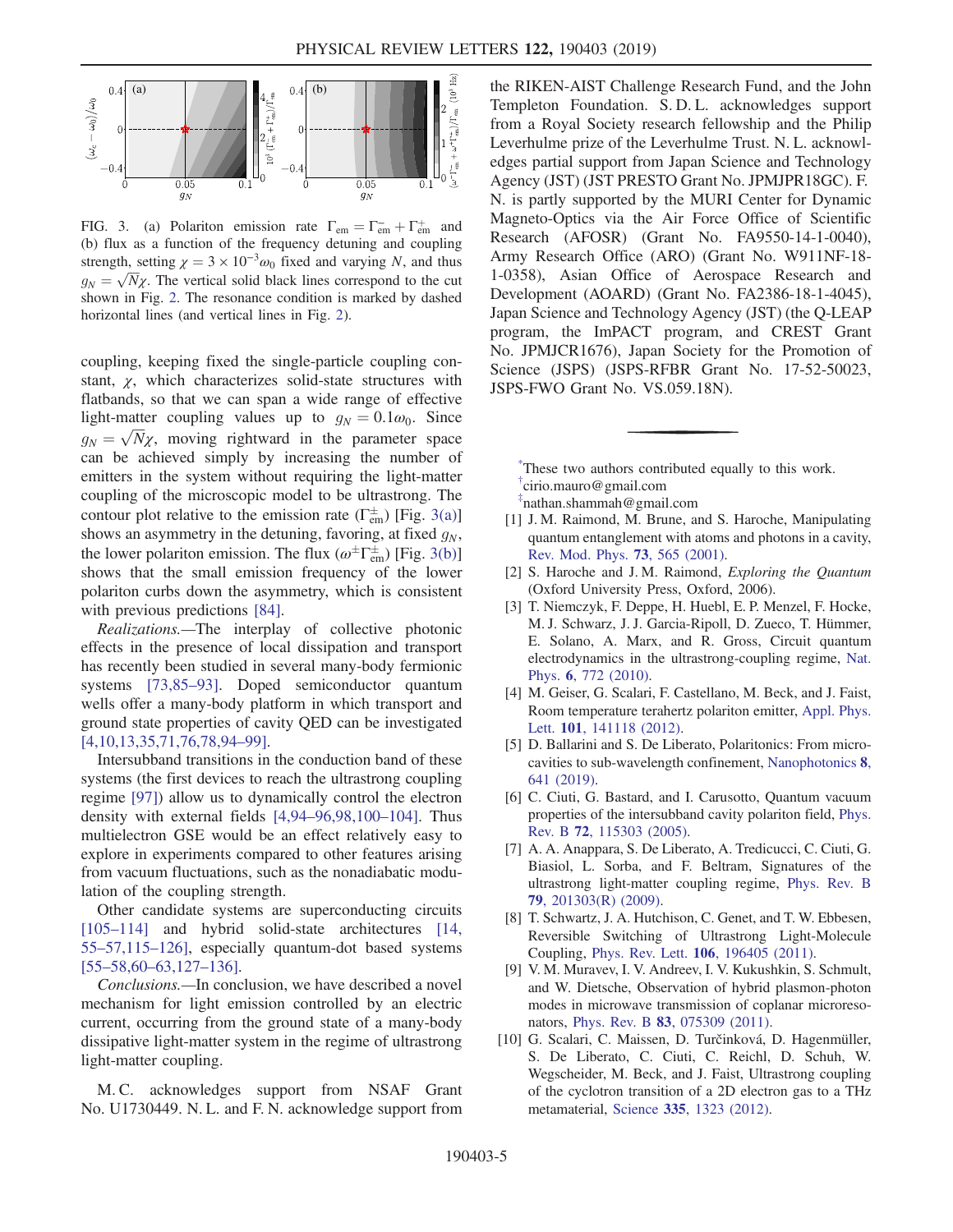- [11] M. Geiser, F. Castellano, G. Scalari, M. Beck, L. Nevou, and J. Faist, Ultrastrong Coupling Regime and Plasmon Polaritons in Parabolic Semiconductor Quantum Wells, Phys. Rev. Lett. 108[, 106402 \(2012\).](https://doi.org/10.1103/PhysRevLett.108.106402)
- [12] M. Porer, J.-M. Ménard, A. Leitenstorfer, R. Huber, R. Degl'Innocenti, S. Zanotto, G. Biasiol, L. Sorba, and A. Tredicucci, Nonadiabatic switching of a photonic band structure: Ultrastrong light-matter coupling and slow-down of light, Phys. Rev. B 85[, 081302\(R\) \(2012\)](https://doi.org/10.1103/PhysRevB.85.081302).
- [13] G. Scalari, C. Maissen, D. Hagenmüller, S. D. Liberato, C. Ciuti, C. Reichl, W. Wegscheider, D. Schuh, M. Beck, and J. Faist, Ultrastrong light-matter coupling at terahertz frequencies with split ring resonators and inter-Landau level transitions, [J. Appl. Phys.](https://doi.org/10.1063/1.4795543) 113, 136510 [\(2013\).](https://doi.org/10.1063/1.4795543)
- <span id="page-5-4"></span>[14] C.R. Gubbin, S.A. Maier, and S. Kéna-Cohen, Lowvoltage polariton electroluminescence from an ultrastrongly coupled organic light-emitting diode, [Appl. Phys.](https://doi.org/10.1063/1.4871271) Lett. 104[, 233302 \(2014\)](https://doi.org/10.1063/1.4871271).
- [15] B. Askenazi, A. Vasanelli, A. Delteil, Y. Todorov, L. C. Andreani, G. Beaudoin, I. Sagnes, and C. Sirtori, Ultrastrong light-matter coupling for designer Reststrahlen band, New J. Phys. 16[, 043029 \(2014\)](https://doi.org/10.1088/1367-2630/16/4/043029).
- [16] S. Gambino, M. Mazzeo, A. Genco, O. Di Stefano, S. Savasta, S. Patan`e, D. Ballarini, F. Mangione, G. Lerario, D. Sanvitto, and G. Gigli, Exploring light-matter interaction phenomena under ultrastrong coupling regime, [ACS](https://doi.org/10.1021/ph500266d) Photonics 1[, 1042 \(2014\)](https://doi.org/10.1021/ph500266d).
- [17] C. Maissen, G. Scalari, F. Valmorra, M. Beck, J. Faist, S. Cibella, R. Leoni, C. Reichl, C. Charpentier, and W. Wegscheider, Ultrastrong coupling in the near field of complementary split-ring resonators, [Phys. Rev. B](https://doi.org/10.1103/PhysRevB.90.205309) 90, [205309 \(2014\).](https://doi.org/10.1103/PhysRevB.90.205309)
- [18] M. Goryachev, W. G. Farr, D. L. Creedon, Y. Fan, M. Kostylev, and M. E. Tobar, High-Cooperativity Cavity QED with Magnons at Microwave Frequencies, [Phys.](https://doi.org/10.1103/PhysRevApplied.2.054002) Rev. Applied 2[, 054002 \(2014\).](https://doi.org/10.1103/PhysRevApplied.2.054002)
- [19] A. Baust et al., Ultrastrong coupling in two-resonator circuit QED, Phys. Rev. B 93[, 214501 \(2016\)](https://doi.org/10.1103/PhysRevB.93.214501).
- [20] N. Lambert, C. Emary, and T. Brandes, Entanglement and the Phase Transition in Single-Mode Superradiance, [Phys.](https://doi.org/10.1103/PhysRevLett.92.073602) Rev. Lett. 92[, 073602 \(2004\).](https://doi.org/10.1103/PhysRevLett.92.073602)
- [21] P. Nataf and C. Ciuti, No-go theorem for superradiant quantum phase transitions in cavity QED and counterexample in circuit QED, [Nat. Commun.](https://doi.org/10.1038/ncomms1069) 1, 1 (2010).
- [22] A. Baksic, P. Nataf, and C. Ciuti, Superradiant phase transitions with three-level systems, [Phys. Rev. A](https://doi.org/10.1103/PhysRevA.87.023813) 87, [023813 \(2013\).](https://doi.org/10.1103/PhysRevA.87.023813)
- [23] J. Feist and F. J. Garcia-Vidal, Extraordinary Exciton Conductance Induced by Strong Coupling, [Phys. Rev.](https://doi.org/10.1103/PhysRevLett.114.196402) Lett. 114[, 196402 \(2015\)](https://doi.org/10.1103/PhysRevLett.114.196402).
- [24] E. Orgiu, J. George, J. A. Hutchison, E. Devaux, J. F. Dayen, B. Doudin, F. Stellacci, C. Genet, J. Schachenmayer, C. Genes, G. Pupillo, P. Samorì, and T. W. Ebbesen, Conductivity in organic semiconductors hybridized with the vacuum field, Nat. Mater. 14[, 1123 \(2015\).](https://doi.org/10.1038/nmat4392)
- <span id="page-5-3"></span>[25] S. De Liberato, Light-Matter Decoupling in the Deep Strong Coupling Regime: The Breakdown of the Purcell Effect, Phys. Rev. Lett. 112[, 016401 \(2014\).](https://doi.org/10.1103/PhysRevLett.112.016401)
- [26] J.J. García-Ripoll, B. Peropadre, and S. De Liberato, Light-matter decoupling and  $A^2$  term detection in superconducting circuits, Sci. Rep. 5[, 16055 \(2015\)](https://doi.org/10.1038/srep16055).
- [27] M. Bamba and T. Ogawa, Laser under ultrastrong lightmatter interaction: Qualitative aspects and quantitative influences by level and mode truncations, [Phys. Rev. A](https://doi.org/10.1103/PhysRevA.93.033811) 93[, 033811 \(2016\).](https://doi.org/10.1103/PhysRevA.93.033811)
- [28] J. A. Hutchison, T. Schwartz, C. Genet, E. Devaux, and T. W. Ebbesen, Modifying chemical landscapes by coupling to vacuum fields, [Angew. Chem.](https://doi.org/10.1002/anie.201107033) 51, 1592 (2012).
- [29] J. A. Hutchison, A. Liscio, T. Schwartz, A. Canaguier-Durand, C. Genet, V. Palermo, P. Samor, and T. W. Ebbesen, Tuning the work-function via strong coupling, Adv. Mater. 25[, 2481 \(2013\)](https://doi.org/10.1002/adma.201203682).
- [30] J. Galego, F. J. Garcia-Vidal, and J. Feist, Cavity-Induced Modifications of Molecular Structure in the Strong-Coupling Regime, Phys. Rev. X 5[, 041022 \(2015\).](https://doi.org/10.1103/PhysRevX.5.041022)
- [31] J. A. Ćwik, P. Kirton, S. De Liberato, and J. Keeling, Excitonic spectral features in strongly coupled organic polaritons, Phys. Rev. A 93[, 033840 \(2016\).](https://doi.org/10.1103/PhysRevA.93.033840)
- [32] E. Cortese, P. G. Lagoudakis, and S. De Liberato, Collective Optomechanical Effects in Cavity Quantum Electrodynamics, Phys. Rev. Lett. 119[, 043604 \(2017\)](https://doi.org/10.1103/PhysRevLett.119.043604).
- <span id="page-5-0"></span>[33] V. V. Dodonov and A. V. Dodonov, QED effects in a cavity with a time-dependent thin semiconductor slab excited by laser pulses, J. Phys. B 39[, S749 \(2006\)](https://doi.org/10.1088/0953-4075/39/15/S20).
- [34] S. De Liberato, C. Ciuti, and I. Carusotto, Quantum Vacuum Radiation Spectra from a Semiconductor Microcavity with a Time-Modulated Vacuum Rabi Frequency, Phys. Rev. Lett. 98[, 103602 \(2007\).](https://doi.org/10.1103/PhysRevLett.98.103602)
- <span id="page-5-2"></span>[35] S. De Liberato and C. Ciuti, Quantum theory of electron tunneling into intersubband cavity polariton states, [Phys.](https://doi.org/10.1103/PhysRevB.79.075317) Rev. B 79[, 075317 \(2009\).](https://doi.org/10.1103/PhysRevB.79.075317)
- [36] A. Agnesi, C. Braggio, G. Bressi, G. Carugno, F. D. Valle, G. Galeazzi, G. Messineo, F. Pirzio, G. Reali, G. Ruoso, D. Scarpa, and D. Zanello, MIR: An experiment for the measurement of the dynamical Casimir effect, [J. Phys.](https://doi.org/10.1088/1742-6596/161/1/012028) Conf. Ser. 161[, 012028 \(2009\).](https://doi.org/10.1088/1742-6596/161/1/012028)
- [37] D. Faccio and I. Carusotto, Dynamical Casimir effect in optically modulated cavities, [Europhys. Lett.](https://doi.org/10.1209/0295-5075/96/24006) 96, 24006 [\(2011\).](https://doi.org/10.1209/0295-5075/96/24006)
- [38] I. Carusotto, S. De Liberato, D. Gerace, and C. Ciuti, Back-reaction effects of quantum vacuum in cavity quantum electrodynamics, Phys. Rev. A 85[, 023805 \(2012\).](https://doi.org/10.1103/PhysRevA.85.023805)
- <span id="page-5-1"></span>[39] A. Auer and G. Burkard, Entangled photons from the polariton vacuum in a switchable optical cavity, [Phys. Rev.](https://doi.org/10.1103/PhysRevB.85.235140) B 85[, 235140 \(2012\)](https://doi.org/10.1103/PhysRevB.85.235140).
- [40] R. Stassi, A. Ridolfo, O. Di Stefano, M. J. Hartmann, and S. Savasta, Spontaneous Conversion from Virtual to Real Photons in the Ultrastrong-Coupling Regime, [Phys. Rev.](https://doi.org/10.1103/PhysRevLett.110.243601) Lett. 110[, 243601 \(2013\)](https://doi.org/10.1103/PhysRevLett.110.243601).
- [41] L. Garziano, A. Ridolfo, R. Stassi, O. Di Stefano, and S. Savasta, Switching on and off of ultrastrong light-matter interaction: Photon statistics of quantum vacuum radiation, Phys. Rev. A 88[, 063829 \(2013\)](https://doi.org/10.1103/PhysRevA.88.063829).
- [42] L. Garziano, R. Stassi, A. Ridolfo, O. Di Stefano, and S. Savasta, Vacuum-induced symmetry breaking in a superconducting quantum circuit, [Phys. Rev. A](https://doi.org/10.1103/PhysRevA.90.043817) 90, [043817 \(2014\).](https://doi.org/10.1103/PhysRevA.90.043817)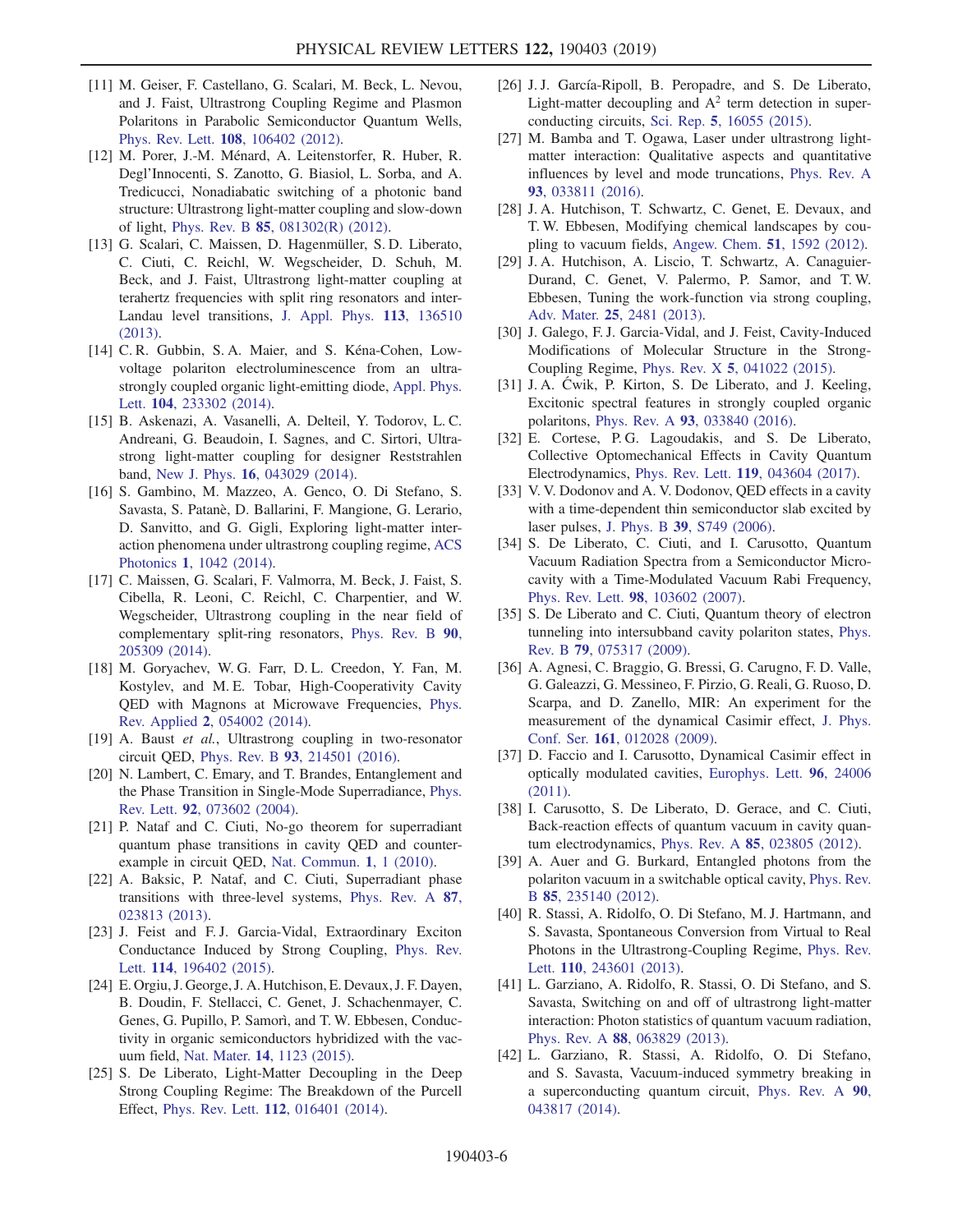- [43] L. Garziano, R. Stassi, V. Macrì, A. F. Kockum, S. Savasta, and F. Nori, Multiphoton quantum Rabi oscillations in ultrastrong cavity QED, Phys. Rev. A 92[, 063830 \(2015\).](https://doi.org/10.1103/PhysRevA.92.063830)
- [44] R. Stassi, S. Savasta, L. Garziano, B. Spagnolo, and F. Nori, Output field-quadrature measurements and squeezing in ultrastrong cavity-QED, [New J. Phys.](https://doi.org/10.1088/1367-2630/18/12/123005) 18, 123005  $(2016)$ .
- [45] R. Stassi and F. Nori, Long-lasting quantum memories: Extending the coherence time of superconducting artificial atoms in the ultrastrong-coupling regime, [Phys. Rev. A](https://doi.org/10.1103/PhysRevA.97.033823) 97, [033823 \(2018\).](https://doi.org/10.1103/PhysRevA.97.033823)
- [46] A. Frisk Kockum, A. Miranowicz, S. De Liberato, S. Savasta, and F. Nori, Ultrastrong coupling between light and matter, [Nat. Rev. Phys.](https://doi.org/10.1038/s42254-018-0006-2) 1, 19 (2019).
- [47] M. Cirio, K. Debnath, N. Lambert, and F. Nori, Amplified Optomechanical Transduction of Virtual Radiation Pressure, Phys. Rev. Lett. 119[, 053601 \(2017\).](https://doi.org/10.1103/PhysRevLett.119.053601)
- <span id="page-6-0"></span>[48] P. D. Nation, J. R. Johansson, M. P. Blencowe, and F. Nori, Colloquium: Stimulating uncertainty: Amplifying the quantum vacuum with superconducting circuits, [Rev.](https://doi.org/10.1103/RevModPhys.84.1) [Mod. Phys.](https://doi.org/10.1103/RevModPhys.84.1) 84, 1 (2012).
- [49] A. Lambrecht, M.-T. Jaekel, and S. Reynaud, Motion Induced Radiation from a Vibrating Cavity, [Phys. Rev.](https://doi.org/10.1103/PhysRevLett.77.615) Lett. 77[, 615 \(1996\)](https://doi.org/10.1103/PhysRevLett.77.615).
- [50] J. R. Johansson, G. Johansson, C. M. Wilson, and F. Nori, Dynamical Casimir Effect in a Superconducting Coplanar Waveguide, Phys. Rev. Lett. 103[, 147003 \(2009\)](https://doi.org/10.1103/PhysRevLett.103.147003).
- [51] J. R. Johansson, G. Johansson, C. M. Wilson, and F. Nori, Dynamical Casimir effect in superconducting microwave circuits, Phys. Rev. A 82[, 052509 \(2010\)](https://doi.org/10.1103/PhysRevA.82.052509).
- [52] J. R. Johansson, G. Johansson, C. M. Wilson, P. Delsing, and F. Nori, Nonclassical microwave radiation from the dynamical Casimir effect, Phys. Rev. A 87[, 043804 \(2013\).](https://doi.org/10.1103/PhysRevA.87.043804)
- [53] C. M. Wilson, G. Johansson, A. Pourkabirian, M. Simoen, J. R. Johansson, T. Duty, F. Nori, and P. Delsing, Observation of the dynamical Casimir effect in a superconducting circuit, [Nature \(London\)](https://doi.org/10.1038/nature10561) 479, 376 (2011).
- <span id="page-6-1"></span>[54] M. Cirio, S. De Liberato, N. Lambert, and F. Nori, Ground State Electroluminescence, [Phys. Rev. Lett.](https://doi.org/10.1103/PhysRevLett.116.113601) 116, 113601 [\(2016\).](https://doi.org/10.1103/PhysRevLett.116.113601)
- <span id="page-6-2"></span>[55] M. R. Delbecq, V. Schmitt, F. D. Parmentier, N. Roch, J. J. Viennot, G. Fève, B. Huard, C. Mora, A. Cottet, and T. Kontos, Coupling a Quantum Dot, Fermionic Leads, and a Microwave Cavity on a Chip, [Phys. Rev. Lett.](https://doi.org/10.1103/PhysRevLett.107.256804) 107, 256804 [\(2011\).](https://doi.org/10.1103/PhysRevLett.107.256804)
- [56] M. R. Delbecq, L. E. Bruhat, J. J. Viennot, S. Datta, A. Cottet, and T. Kontos, Photon-mediated interaction between distant quantum dot circuits, [Nat. Commun.](https://doi.org/10.1038/ncomms2407) 4, 1400 [\(2013\).](https://doi.org/10.1038/ncomms2407)
- [57] J. J. Viennot, M. R. Delbecq, M. C. Dartiailh, A. Cottet, and T. Kontos, Out-of-equilibrium charge dynamics in a hybrid circuit quantum electrodynamics architecture, [Phys.](https://doi.org/10.1103/PhysRevB.89.165404) Rev. B 89[, 165404 \(2014\).](https://doi.org/10.1103/PhysRevB.89.165404)
- [58] N. Samkharadze, A. Bruno, P. Scarlino, G. Zheng, D. P. DiVincenzo, L. DiCarlo, and L. M. K. Vandersypen, High-Kinetic-Inductance Superconducting Nanowire Resonators for Circuit QED in a Magnetic Field, [Phys. Rev.](https://doi.org/10.1103/PhysRevApplied.5.044004) Applied 5[, 044004 \(2016\).](https://doi.org/10.1103/PhysRevApplied.5.044004)
- [59] A. Stockklauser, P. Scarlino, J. V. Koski, S. Gasparinetti, C. K. Andersen, C. Reichl, W. Wegscheider, T. Ihn, K.

Ensslin, and A. Wallraff, Strong Coupling Cavity QED with Gate-Defined Double Quantum Dots Enabled by a High Impedance Resonator, [Phys. Rev. X](https://doi.org/10.1103/PhysRevX.7.011030) 7, 011030 [\(2017\).](https://doi.org/10.1103/PhysRevX.7.011030)

- [60] X. Mi, J. V. Cady, D. M. Zajac, P. W. Deelman, and J. R. Petta, Strong coupling of a single electron in silicon to a microwave photon, Science 355[, 156 \(2017\).](https://doi.org/10.1126/science.aal2469)
- [61] A. J. Landig, J. V. Koski, P. Scarlino, U. C. Mendes, A. Blais, C. Reichl, W. Wegscheider, A. Wallraff, K. Ensslin, and T. Ihn, Coherent spin-photon coupling using a resonant exchange qubit, [Nature \(London\)](https://doi.org/10.1038/s41586-018-0365-y) 560, 179 (2018).
- [62] X. Mi, M. Benito, S. Putz, D. M. Zajac, J. M. Taylor, G. Burkard, and J. R. Petta, A coherent spin-photon interface in silicon, [Nature \(London\)](https://doi.org/10.1038/nature25769) 555, 599 (2018).
- [63] N. Samkharadze, G. Zheng, N. Kalhor, D. Brousse, A. Sammak, U. C. Mendes, A. Blais, G. Scappucci, and L. M. K. Vandersypen, Strong spin-photon coupling in silicon, Science 359[, 1123 \(2018\).](https://doi.org/10.1126/science.aar4054)
- <span id="page-6-3"></span>[64] H. Ritsch, P. Domokos, F. Brennecke, and T. Esslinger, Cold atoms in cavity-generated dynamical optical potentials, [Rev. Mod. Phys.](https://doi.org/10.1103/RevModPhys.85.553) 85, 553 (2013).
- [65] J.-H. Kim, J. Lee, G. T. Noe II, Y. Wang, A. K. Wójcik, S. A. McGill, D. H. Reitze, A. A. Belyanin, and J. Kono, Renormalized energies of superfluorescent bursts from an electron-hole magnetoplasma with high gain in In<sub>x</sub>Ga<sub>1−x</sub>As quantum wells, [Phys. Rev. B](https://doi.org/10.1103/PhysRevB.87.045304) 87, 045304 [\(2013\).](https://doi.org/10.1103/PhysRevB.87.045304)
- [66] P. Q. Liu, I. J. Luxmoore, S. A. Mikhailov, N. A. Savostianova, F. Valmorra, J. Faist, and G. R. Nash, Highly tunable hybrid metamaterials employing split-ring resonators strongly coupled to graphene surface plasmons, [Nat. Commun.](https://doi.org/10.1038/ncomms9969) 6, 8969 (2015).
- [67] K. Cong, Q. Zhang, Y. Wang, G. T. Noe II, A. Belyanin, and J. Kono, Dicke superradiance in solids, [J. Opt. Soc.](https://doi.org/10.1364/JOSAB.33.000C80) Am. B 33[, C80 \(2016\).](https://doi.org/10.1364/JOSAB.33.000C80)
- [68] G. L. Paravicini-Bagliani, G. Scalari, F. Valmorra, J. Keller, C. Maissen, M. Beck, and J. Faist, Gate and magnetic field tunable ultrastrong coupling between a magnetoplasmon and the optical mode of an LC cavity, Phys. Rev. B 95[, 205304 \(2017\).](https://doi.org/10.1103/PhysRevB.95.205304)
- [69] A. Bayer, M. Pozimski, S. Schambeck, D. Schuh, R. Huber, D. Bougeard, and C. Lange, Terahertz light-matter interaction beyond unity coupling strength, [Nano Lett.](https://doi.org/10.1021/acs.nanolett.7b03103) 17, [6340 \(2017\).](https://doi.org/10.1021/acs.nanolett.7b03103)
- [70] Á. Cuevas, J. C. López Carreño, B. Silva, M. De Giorgi, D. G. Suárez-Forero, C. Sánchez Muñoz, A. Fieramosca, F. Cardano, L. Marrucci, V. Tasco, G. Biasiol, E. del Valle, L. Dominici, D. Ballarini, G. Gigli, P. Mataloni, F. P. Laussy, F. Sciarrino, and D. Sanvitto, First observation of the quantized exciton-polariton field and effect of interactions on a single polariton, Sci. Adv. 4[, eaao6814 \(2018\).](https://doi.org/10.1126/sciadv.aao6814)
- [71] G. L. Paravicini-Bagliani, F. Appugliese, E. Richter, F. Valmorra, J. Keller, M. Beck, N. Bartolo, C. Rössler, T. Ihn, K. Ensslin, C. Ciuti, G. Scalari, and J. Faist, Magnetotransport controlled by Landau polariton states, [Nat. Phys.](https://doi.org/10.1038/s41567-018-0346-y) 15[, 186 \(2019\)](https://doi.org/10.1038/s41567-018-0346-y).
- [72] S. De Liberato and C. Ciuti, Quantum Phases of a Multimode Bosonic Field Coupled to Flat Electronic Bands, Phys. Rev. Lett. 110[, 133603 \(2013\).](https://doi.org/10.1103/PhysRevLett.110.133603)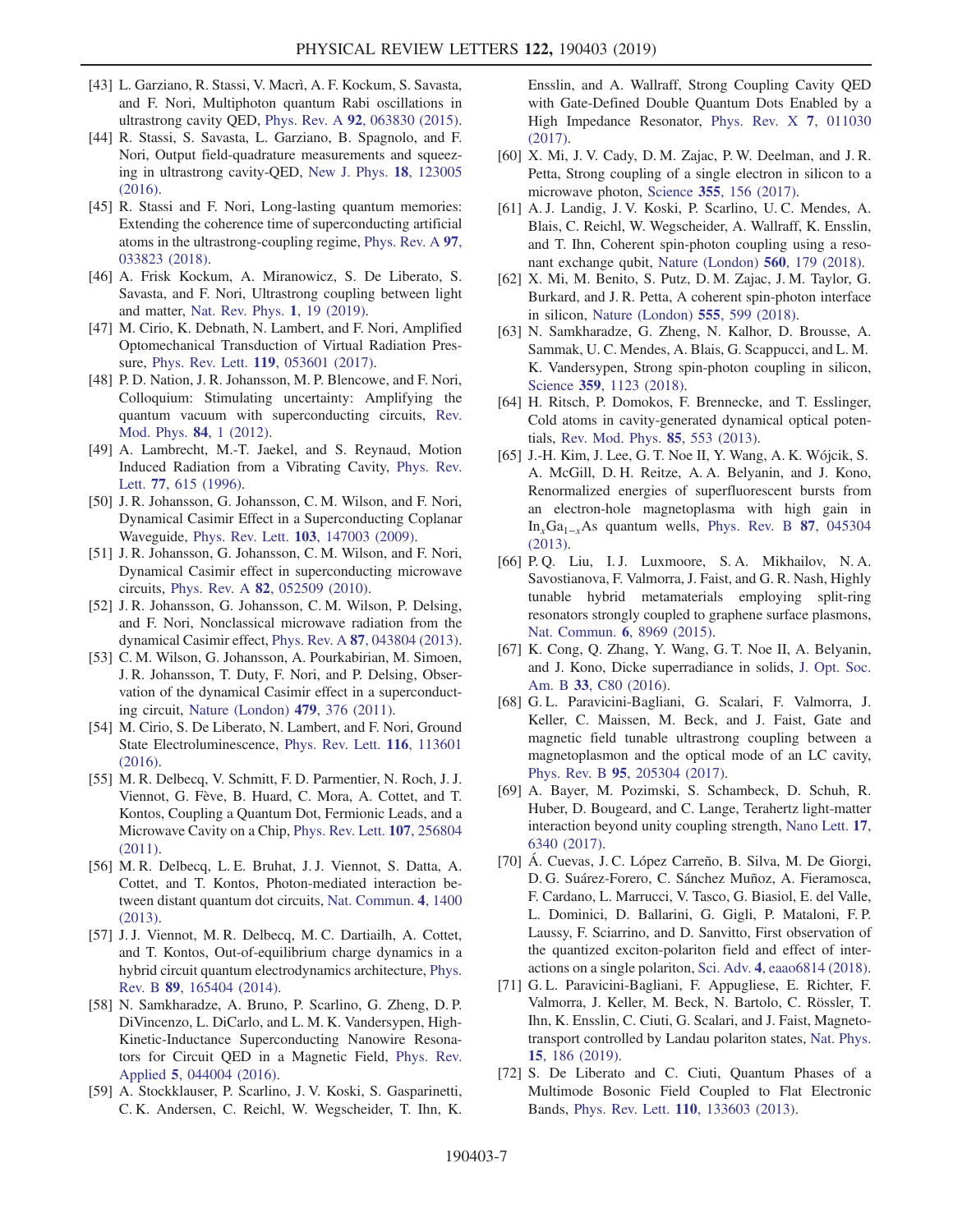- <span id="page-7-4"></span>[73] N. Shammah, S. Ahmed, N. Lambert, S. De Liberato, and F. Nori, Open quantum systems with local and collective incoherent processes: Efficient numerical simulation using permutational invariance, Phys. Rev. A 98[, 063815 \(2018\).](https://doi.org/10.1103/PhysRevA.98.063815)
- [74] P. Kirton, M. M. Roses, J. Keeling, and E. G. Dalla Torre, Introduction to the Dicke model: From equilibrium to nonequilibrium, and vice versa, [Adv. Quantum Technol.](https://doi.org/10.1002/qute.201800043) 2, [1800043 \(2019\)](https://doi.org/10.1002/qute.201800043).
- <span id="page-7-0"></span>[75] See Supplemental Material at [http://link.aps.org/](http://link.aps.org/supplemental/10.1103/PhysRevLett.122.190403) [supplemental/10.1103/PhysRevLett.122.190403](http://link.aps.org/supplemental/10.1103/PhysRevLett.122.190403) for more details on the bosonic and fermionic models.
- [76] S. De Liberato and C. Ciuti, Quantum model of microcavity intersubband electroluminescent devices, [Phys. Rev.](https://doi.org/10.1103/PhysRevB.77.155321) B 77[, 155321 \(2008\)](https://doi.org/10.1103/PhysRevB.77.155321).
- [77] S. De Liberato and C. Ciuti, Stimulated Scattering and Lasing of Intersubband Cavity Polaritons, [Phys. Rev. Lett.](https://doi.org/10.1103/PhysRevLett.102.136403) 102[, 136403 \(2009\)](https://doi.org/10.1103/PhysRevLett.102.136403).
- [78] S. De Liberato, C. Ciuti, and C. C. Phillips, Terahertz lasing from intersubband polariton-polariton scattering in asymmetric quantum wells, [Phys. Rev. B](https://doi.org/10.1103/PhysRevB.87.241304) 87, 241304(R) [\(2013\).](https://doi.org/10.1103/PhysRevB.87.241304)
- [79] N. Shammah, C. C. Phillips, and S. De Liberato, Terahertz emission from ac Stark-split asymmetric intersubband transitions, Phys. Rev. B 89[, 235309 \(2014\).](https://doi.org/10.1103/PhysRevB.89.235309)
- [80] N. Shammah and S. De Liberato, Theory of intersubband resonance fluorescence, [Phys. Rev. B](https://doi.org/10.1103/PhysRevB.92.201402) 92, 201402(R) [\(2015\).](https://doi.org/10.1103/PhysRevB.92.201402)
- <span id="page-7-1"></span>[81] S. De Liberato and C. Ciuti, Quantum theory of intersubband polarons, Phys. Rev. B 85[, 125302 \(2012\).](https://doi.org/10.1103/PhysRevB.85.125302)
- [82] Y. Todorov, Dipolar quantum electrodynamics of the two-dimensional electron gas, [Phys. Rev. B](https://doi.org/10.1103/PhysRevB.91.125409) 91, 125409 [\(2015\).](https://doi.org/10.1103/PhysRevB.91.125409)
- <span id="page-7-2"></span>[83] D. E. Nikonov, A. Imamoglu, L. V. Butov, and H. Schmidt, Collective Intersubband Excitations in Quantum Wells: Coulomb Interaction Versus Subband Dispersion, [Phys.](https://doi.org/10.1103/PhysRevLett.79.4633) Rev. Lett. 79[, 4633 \(1997\)](https://doi.org/10.1103/PhysRevLett.79.4633).
- <span id="page-7-3"></span>[84] S. De Liberato, Virtual photons in the ground state of a dissipative system, [Nat. Commun.](https://doi.org/10.1038/s41467-017-01504-5) 8, 1465 (2017).
- [85] J. Keeling, M. J. Bhaseen, and B. D. Simons, Fermionic Superradiance in a Transversely Pumped Optical Cavity, Phys. Rev. Lett. 112[, 143002 \(2014\).](https://doi.org/10.1103/PhysRevLett.112.143002)
- [86] Y. Chen, Z. Yu, and H. Zhai, Superradiance of Degenerate Fermi Gases in a Cavity, [Phys. Rev. Lett.](https://doi.org/10.1103/PhysRevLett.112.143004) 112, 143004 [\(2014\).](https://doi.org/10.1103/PhysRevLett.112.143004)
- [87] F. Piazza and P. Strack, Umklapp Superradiance with a Collisionless Quantum Degenerate Fermi Gas, [Phys. Rev.](https://doi.org/10.1103/PhysRevLett.112.143003) Lett. 112[, 143003 \(2014\)](https://doi.org/10.1103/PhysRevLett.112.143003).
- [88] M. T. Manzoni, D. E. Chang, and J. S. Douglas, Simulating quantum light propagation through atomic ensembles using matrix product states, [Nat. Commun.](https://doi.org/10.1038/s41467-017-01416-4) 8, 1743 [\(2017\).](https://doi.org/10.1038/s41467-017-01416-4)
- [89] M. Kiffner, J. Coulthard, F. Schlawin, A. Ardavan, and D. Jaksch, Manipulating quantum materials with quantum light, Phys. Rev. B 99[, 085116 \(2019\).](https://doi.org/10.1103/PhysRevB.99.085116)
- [90] D. Hagenmüller, S. Schütz, J. Schachenmayer, C. Genes, and G. Pupillo, Cavity-assisted mesoscopic transport of fermions: Coherent and dissipative dynamics, [Phys. Rev. B](https://doi.org/10.1103/PhysRevB.97.205303) 97[, 205303 \(2018\).](https://doi.org/10.1103/PhysRevB.97.205303)
- [91] G. Mazza and A. Georges, Superradiant Quantum Materials, Phys. Rev. Lett. 122[, 017401 \(2019\).](https://doi.org/10.1103/PhysRevLett.122.017401)
- [92] Y. Zhang, Y.-X. Zhang, and K. Mølmer, Monte-Carlo simulations of superradiant lasing, [New J. Phys.](https://doi.org/10.1088/1367-2630/aaec36) 20, [112001 \(2018\).](https://doi.org/10.1088/1367-2630/aaec36)
- [93] I. V. Dinu, V. Moldoveanu, and P. Gartner, Many-body effects in transport through a quantum-dot cavity system, Phys. Rev. B 97[, 195442 \(2018\).](https://doi.org/10.1103/PhysRevB.97.195442)
- [94] A. A. Khalifa, A. P. D. Love, D. N. Krizhanovskii, M. S. Skolnick, and J. S. Roberts, Electroluminescence emission from polariton states in GaAs-based semiconductor microcavities, [Appl. Phys. Lett.](https://doi.org/10.1063/1.2844860) 92, 061107 (2008).
- [95] S. I. Tsintzos, N. T. Pelekanos, G. Konstantinidis, Z. Hatzopoulos, and P. G. Savvidis, A GaAs polariton light-emitting diode operating near room temperature, [Nature \(London\)](https://doi.org/10.1038/nature06979) 453, 372 (2008).
- [96] L. Sapienza, A. Vasanelli, R. Colombelli, C. Ciuti, Y. Chassagneux, C. Manquest, U. Gennser, and C. Sirtori, Electrically Injected Cavity Polaritons, [Phys. Rev. Lett.](https://doi.org/10.1103/PhysRevLett.100.136806) 100[, 136806 \(2008\)](https://doi.org/10.1103/PhysRevLett.100.136806).
- <span id="page-7-5"></span>[97] G. Gunter, A. A. Anappara, J. Hees, A. Sell, G. Biasiol, L. Sorba, S. De Liberato, C. Ciuti, A. Tredicucci, A. Leitenstorfer, and R. Huber, Sub-cycle switch-on of ultrastrong light-matter interaction, [Nature \(London\)](https://doi.org/10.1038/nature07838) 458, 178 [\(2009\).](https://doi.org/10.1038/nature07838)
- [98] G. H. Lodden and R. J. Holmes, Polarization splitting in polariton electroluminescence from an organic semiconductor microcavity with metallic reflectors, [Appl. Phys.](https://doi.org/10.1063/1.3599058) Lett. 98[, 233301 \(2011\)](https://doi.org/10.1063/1.3599058).
- [99] G. Scalari, C. Maissen, S. Cibella, R. Leoni, P. Carelli, F. Valmorra, M. Beck, and J. Faist, Superconducting complementary metasurfaces for THz ultrastrong light-matter coupling, New J. Phys. 16[, 033005 \(2014\).](https://doi.org/10.1088/1367-2630/16/3/033005)
- [100] J. Lolli, A. Baksic, D. Nagy, V. E. Manucharyan, and C. Ciuti, Ancillary Qubit Spectroscopy of Vacua in Cavity and Circuit Quantum Electrodynamics, [Phys. Rev. Lett.](https://doi.org/10.1103/PhysRevLett.114.183601) 114[, 183601 \(2015\)](https://doi.org/10.1103/PhysRevLett.114.183601).
- [101] O. Astafiev, K. Inomata, A. O. Niskanen, T. Yamamoto, Y. A. Pashkin, Y. Nakamura, and J. S. Tsai, Single artificialatom lasing, [Nature \(London\)](https://doi.org/10.1038/nature06141) 449, 588 (2007).
- [102] A. Stockklauser, V. F. Maisi, J. Basset, K. Cujia, C. Reichl, W. Wegscheider, T. Ihn, A. Wallraff, and K. Ensslin, Microwave Emission from Hybridized States in a Semiconductor Charge Qubit, [Phys. Rev. Lett.](https://doi.org/10.1103/PhysRevLett.115.046802) 115, 046802 [\(2015\).](https://doi.org/10.1103/PhysRevLett.115.046802)
- [103] Y.-Y. Liu, K. D. Petersson, J. Stehlik, J. M. Taylor, and J. R. Petta, Photon Emission from a Cavity-Coupled Double Quantum Dot, [Phys. Rev. Lett.](https://doi.org/10.1103/PhysRevLett.113.036801) 113, 036801 [\(2014\).](https://doi.org/10.1103/PhysRevLett.113.036801)
- [104] P. Jouy, A. Vasanelli, Y. Todorov, L. Sapienza, R. Colombelli, U. Gennser, and C. Sirtori, Intersubband electroluminescent devices operating in the strongcoupling regime, Phys. Rev. B 82[, 045322 \(2010\).](https://doi.org/10.1103/PhysRevB.82.045322)
- <span id="page-7-6"></span>[105] M. H. Devoret and R. J. Schoelkopf, Amplifying quantum signals with the single-electron transistor, [Nature \(London\)](https://doi.org/10.1038/35023253) 406[, 1039 \(2000\).](https://doi.org/10.1038/35023253)
- [106] J.Q. You, X. Hu, and F. Nori, Correlation-induced suppression of decoherence in capacitively coupled Cooper-pair boxes, Phys. Rev. B 72[, 144529 \(2005\)](https://doi.org/10.1103/PhysRevB.72.144529).
- [107] J. You and F. Nori, Superconducting circuits and quantum information, Phys. Today 58[, No. 11, 42 \(2005\)](https://doi.org/10.1063/1.2155757).